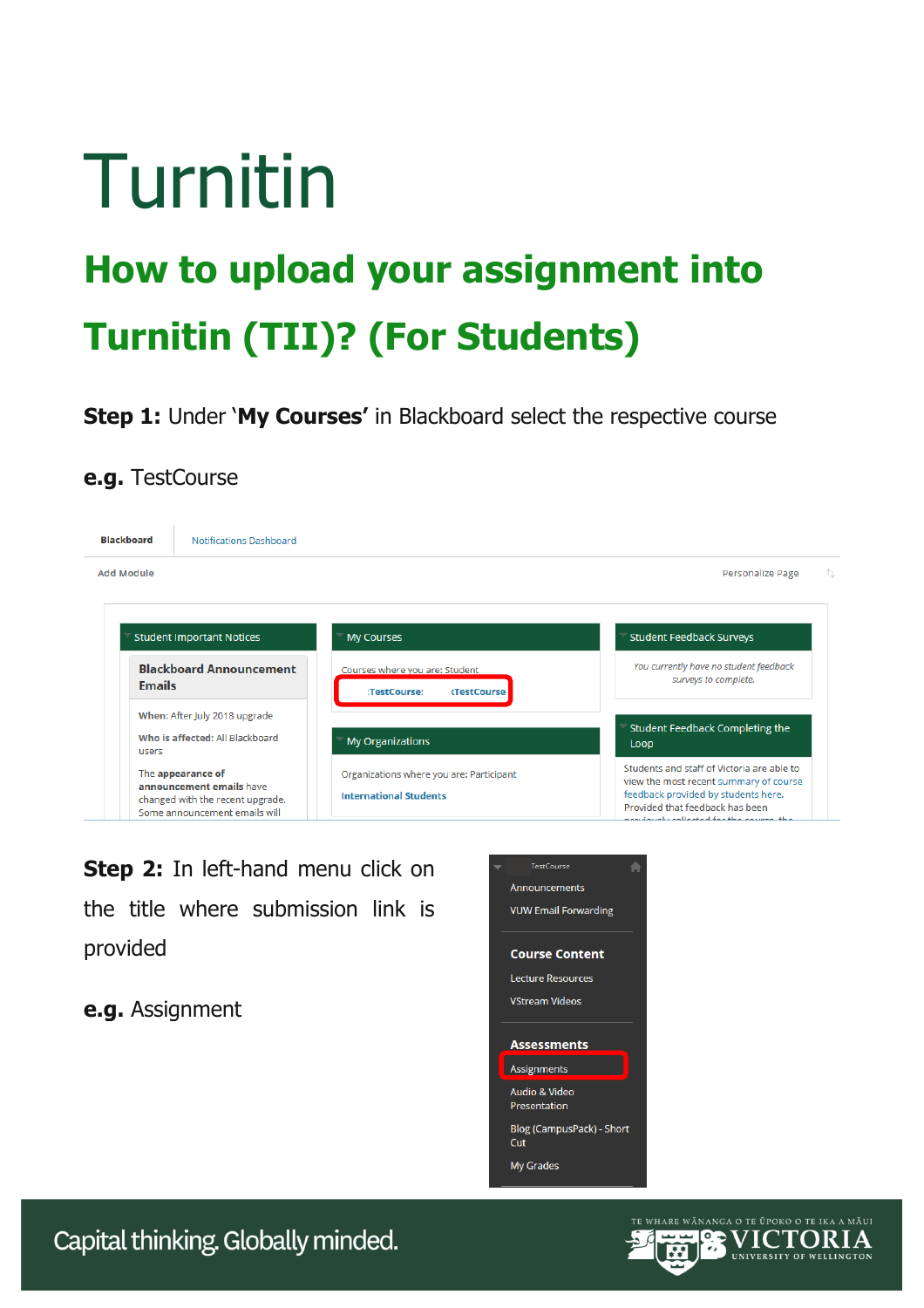## **Step 3:** Select the relevant Turnitin assignment folder

### **e.g.** Ethical Report



**Step 4:** Click on  $\geq$  > View/Complete' for the relevant Turnitin assignment due

## **e.g.** Ethical Report

#### **Ethical Report**





Capital thinking. Globally minded.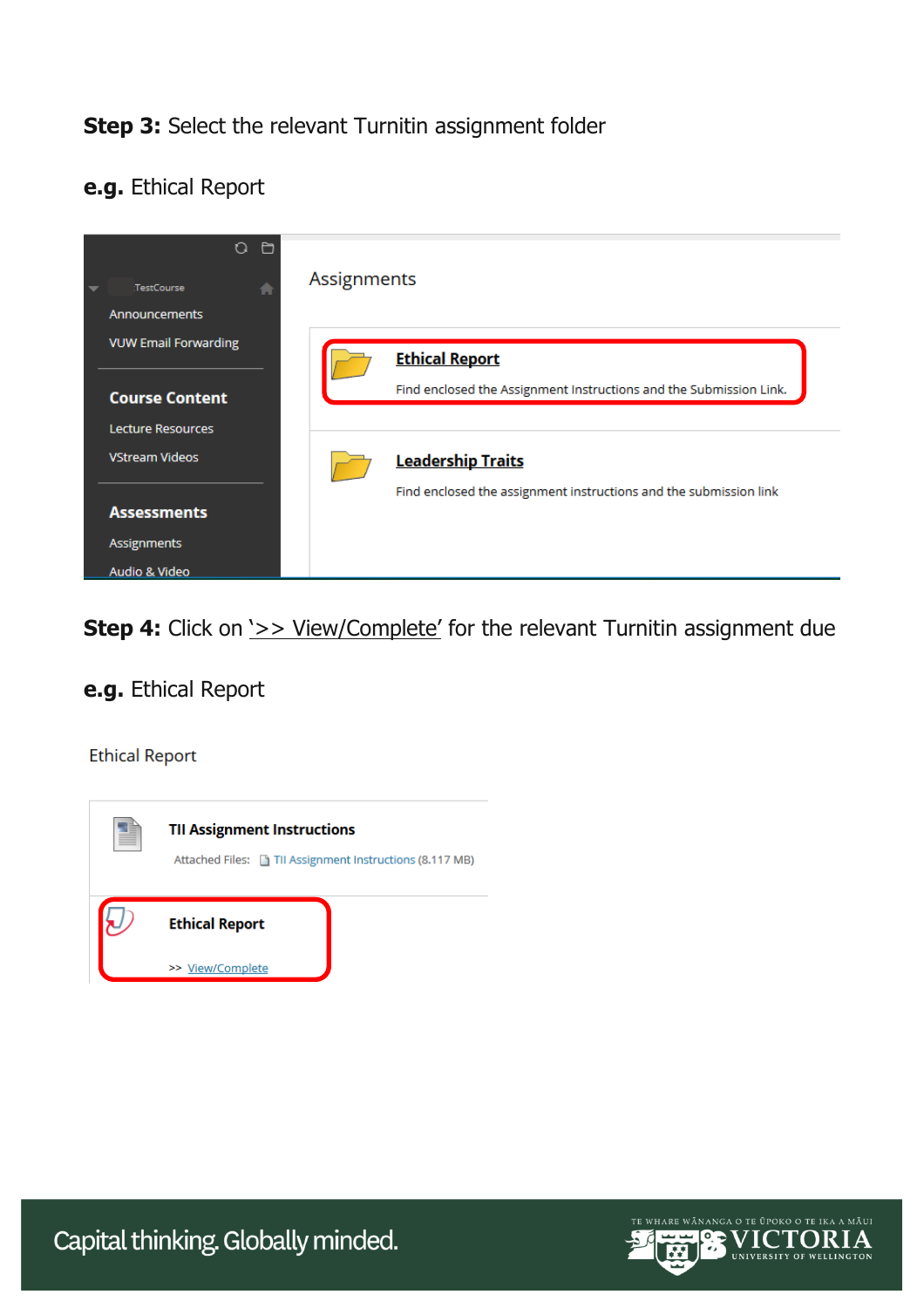## **Step 5:** Click on 'Submit'

Submit Turnitin Assignment يہ

| turnitin <sup>{</sup>                                                                                                                |             |                                                                                                                                                                                                                                                                                                                                                                                                                                                                                                                                          |                       |
|--------------------------------------------------------------------------------------------------------------------------------------|-------------|------------------------------------------------------------------------------------------------------------------------------------------------------------------------------------------------------------------------------------------------------------------------------------------------------------------------------------------------------------------------------------------------------------------------------------------------------------------------------------------------------------------------------------------|-----------------------|
| Assignment Inbox                                                                                                                     | preferences |                                                                                                                                                                                                                                                                                                                                                                                                                                                                                                                                          |                       |
| information, submit your work, and access feedback for your papers.<br>Hover on any item in the class homepage for more information. |             | Welcome to your new class homepage! From the class homepage you can see all your assignments for your class, view additional assignment                                                                                                                                                                                                                                                                                                                                                                                                  | $\boldsymbol{\times}$ |
|                                                                                                                                      |             |                                                                                                                                                                                                                                                                                                                                                                                                                                                                                                                                          |                       |
|                                                                                                                                      |             | Class Homepage                                                                                                                                                                                                                                                                                                                                                                                                                                                                                                                           |                       |
|                                                                                                                                      |             | This is your class homepage. To submit to an assignment click on the "Submit" button to the right of the assignment name. If the Submit button is grayed out,<br>no submissions can be made to the assignment. If resubmissions are allowed the submit button will read "Resubmit" after you make your first submission to<br>the assignment. To view the paper you have submitted, click the "View" button. Once the assignment's post date has passed, you will also be able to view the<br>Assignment Inbox: KartikTestCourse 94408 1 |                       |
| feedback left on your paper by clicking the "View" button.                                                                           | Info        | <b>Dates</b><br>Similarity                                                                                                                                                                                                                                                                                                                                                                                                                                                                                                               |                       |

## **Step 6:** Enter the 'Submission Title'

| <b>Submit Turnitin Assignment</b>  |  |  |  |  |
|------------------------------------|--|--|--|--|
| turnitin $\langle \bar{U} \rangle$ |  |  |  |  |
| Assignment Inbox<br>preferences    |  |  |  |  |
| Submit: Single File Upload -       |  |  |  |  |
| First name                         |  |  |  |  |
| Last name                          |  |  |  |  |
| <b>Submission title</b>            |  |  |  |  |
| How to upload Assignements into TI |  |  |  |  |



Capital thinking. Globally minded.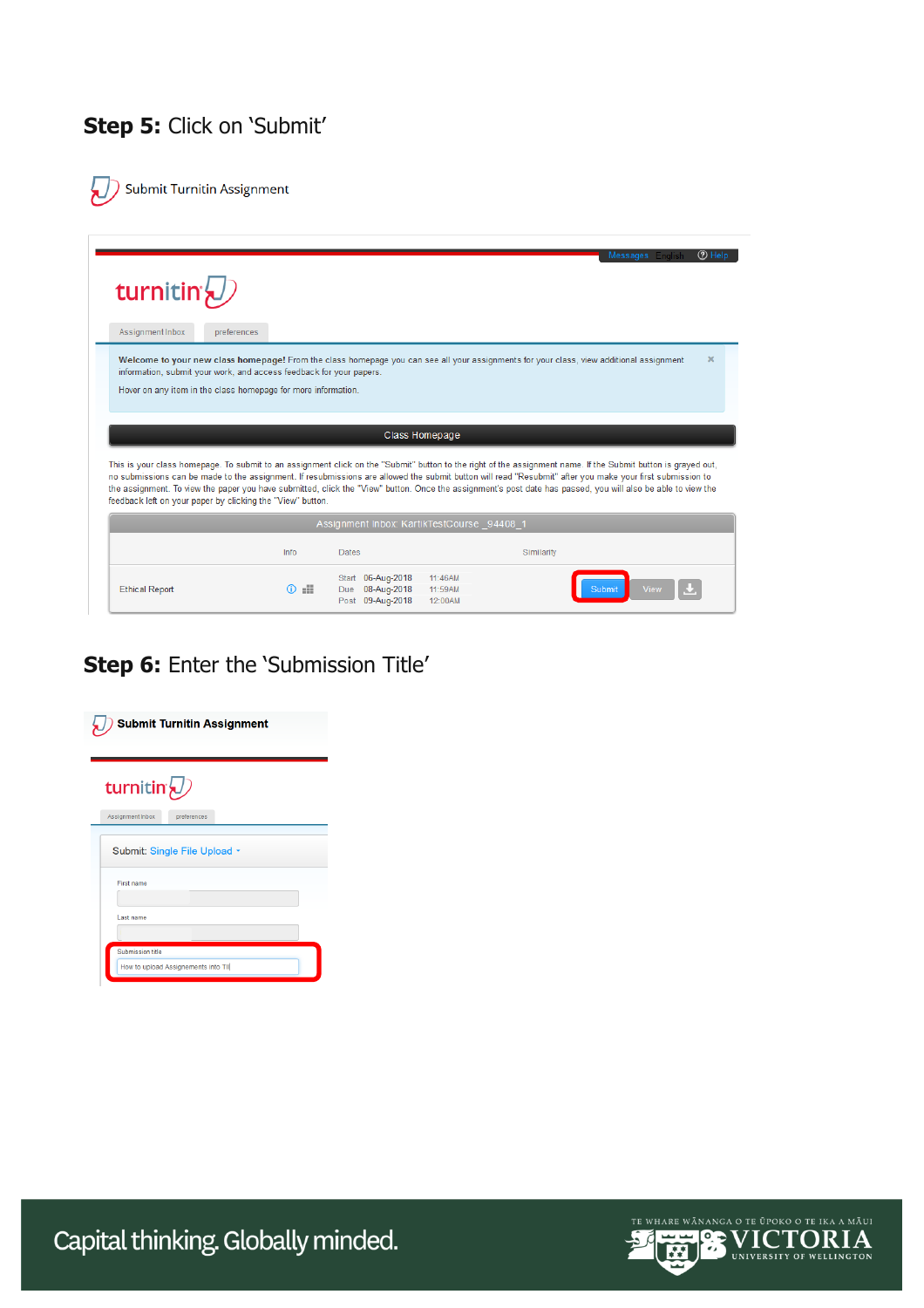## **Step 7:** Scroll Down and choose the destination of the assignment **for 'Upload Only'** and Click **'Upload'**

How to upload Assignements into TII

#### What can I submit?

Disclaimer: Plagiarism is defined by Victoria as presenting someone else's work as if it were your own, whether you mean to or not. 'Someone else's work' means anything that is not your own idea. Even if it is presented in your own style, you must still acknowledge your sources fully and appropriately. It is, however, perfectly acceptable to include the work of others as long as that is acknowledged by appropriate referencing. Plagiarism is a very serious matter. It is prohibited at Victoria. By submitting your work through the Turnitin Assignment link in Blackboard you acknowledge that your work will be submitted by the University to Turnitin to facilitate the detection of copied material. Turnitin keeps a digitised copy of the document on behalf of the University in order to detect future misconduct and to maintain records of the checking that has been done. Turnitin do not publish or re-distribute student work and access to original material is restricted to Victoria staff. If you decline to submit your work for review by Turnitin, you breach the requirement for students to comply with relevant University policies, regulations and procedures and may have your work not accepted for assessment. Students with concerns about Turnitin should discuss these with the Course Coordinator in the first instance.

| Choose the file you want to upload to Turnitin: |
|-------------------------------------------------|
| Choose from this computer                       |
| <b>Choose from Dropbox</b><br>33                |
| Choose from Google Drive                        |
|                                                 |

We take your privacy very seriously. We do not share your details for marketing purposes with any external companies. Your information may be shared with our third party partners ONLY so that we may offer our service.



## **This does not mean the assignment is submitted there is one final step**

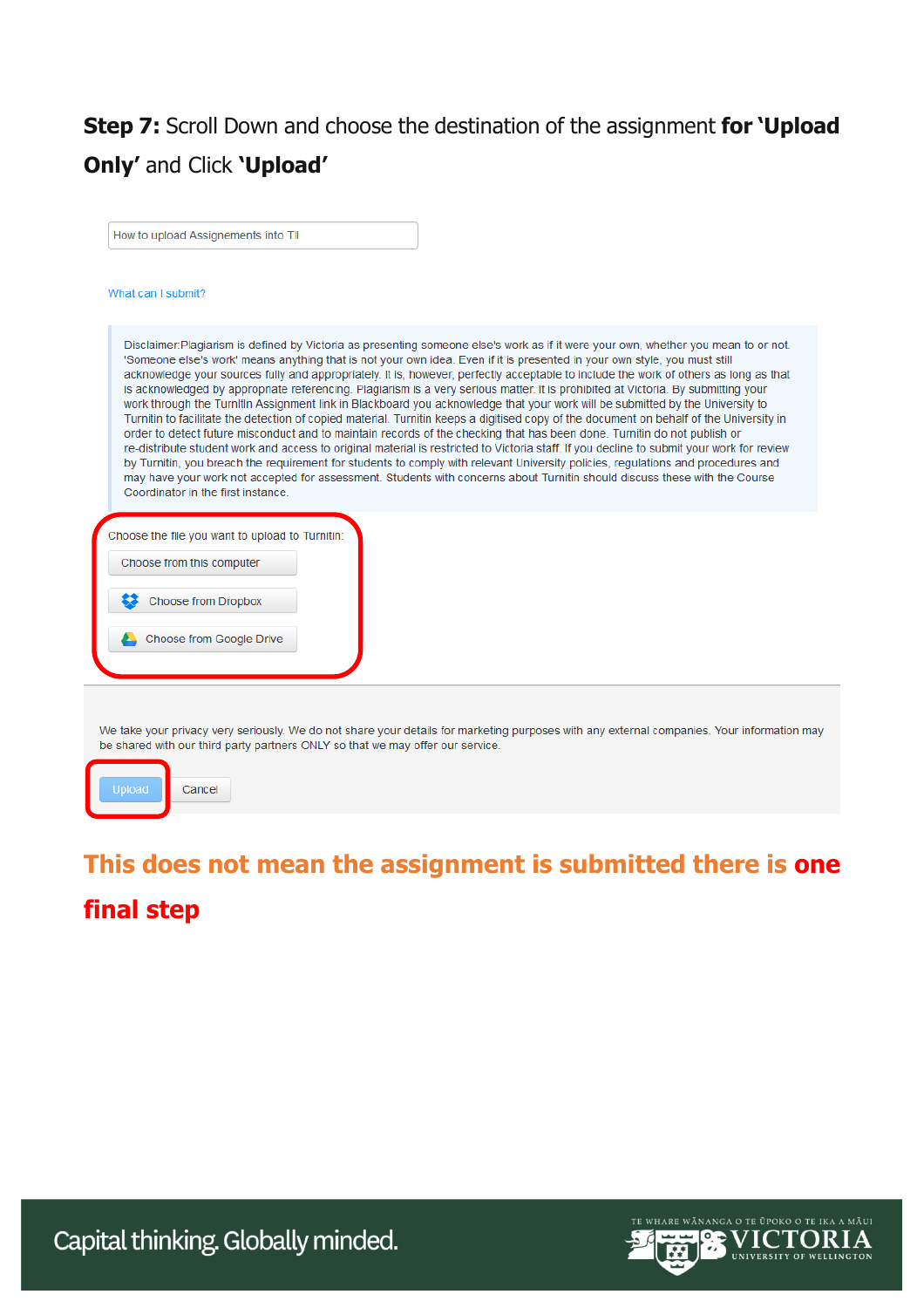## **Step 8:** Click on 'Confirm' to submit your assignment

| Please confirm that this is the file you would like to submit                                                                                                                                                                                      |                                                              |
|----------------------------------------------------------------------------------------------------------------------------------------------------------------------------------------------------------------------------------------------------|--------------------------------------------------------------|
| Author:                                                                                                                                                                                                                                            | Page 1<br>$\langle \langle$<br>$\mathcal{Y}$                 |
| <b>Assignment title:</b><br>Tutor Training Online Assessments & Feedback<br><b>Submission title:</b><br>How to upload Assignements into TII<br>File name:<br>How to upload your assignment MARK101.pdf<br>File size:<br>1.84M<br>Page count:<br>11 | How to upload<br>your assignment.                            |
| Word count:<br>141<br><b>Character count:</b><br>675                                                                                                                                                                                               | Capital thinking. Globally minded.<br><b>STREET SECTORIA</b> |

**Once you click 'Confirm' the screen will refresh and you will see a message confirming your assignment submission as shown in next page.**

**In case you have chosen the wrong file by looking through the preview (in purple box) click on 'Cancel' and redo the above steps.**